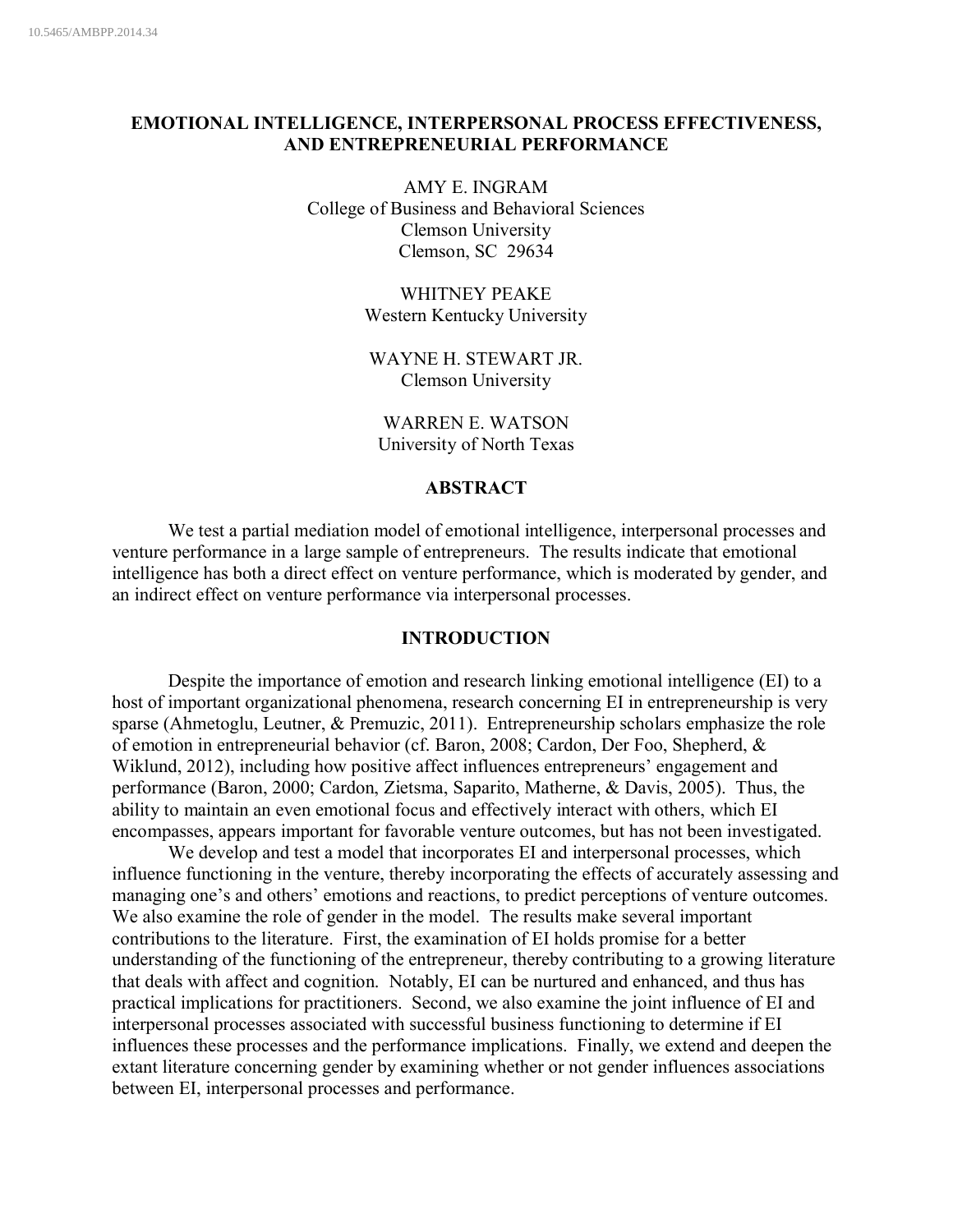### **THEORY AND HYPOTHESES**

### **Emotional Intelligence**

Mayer and Salovey (1997: 401) define EI as "the ability to perceive and express emotion, assimilate emotion in thought, understand and reason with emotions, and regulate emotion in self and others." According to Gardner (1993), EI encompasses both social and cognitive components, capturing both interpersonal (observe and evaluate others' temperaments, motivations and intentions) and intrapersonal (deal with oneself to recognize and manage complex sets of feelings) dimensions of emotional recognition and management. Overall, EI is a set of individual abilities that promote emotional and intellectual growth (Mayer & Salovey, 1997), and influences many important workplace outcomes, including job performance, workfamily conflict, leadership and negotiation (cf. O'Boyle, et al., 2011). Yet there has been limited attention to the effects of EI on behavior and venture performance, although indications are that individuals higher on EI tend to behave more entrepreneurially (cf. Ahmetoglu et al., 2011; Cross & Travaglione, 2003; Nikolaou & Tsousis, 2002; 2005), and have a higher entrepreneurial orientation for their ventures (Awwad & Ali, 2002).

Scholars argue that entrepreneurial success stems, in part, from an entrepreneur's cognitive abilities and social skills (e.g., Baron & Markman, 2003), which are addressed by EI. Furthermore, emotional awareness fosters optimal cognitive processing, thereby aiding the discovery of opportunities (Andrade & May, 2004) and enhancing problem solving abilities (Schutte, Scheuttpelz, & Malouff, 2000). Additionally, because EI entails one's ability to read and manage others' emotions, in addition to his or her own, it is likely that EI influences key interpersonal processes that can determine interpersonal functioning in the venture, and influence venture outcomes. Moreover, we propose that gender differences in EI will moderate these influences.

Entrepreneurs higher in EI should have a more emotionally balanced, constructive and positive approach to the challenges in the venture (Wong, Wong, & Law, 2007), as entrepreneurs bear the ultimately responsibility of the venture, and their leadership behavior is important in the functioning of the firm. Leadership is inherently social, making emotional awareness and regulation important in the caliber of the interactions, and good leaders need to understand their emotions and those of others, and to be able to regulate their emotions to modulate perceptions of the work environment (Wong & Law, 2002). Additionally, entrepreneurs higher in EI might more effectively interact with important external constituents who are important for the venture. Particularly, higher EI should not only favorably influence decision making (cf. Baron, 2008), but also enable the initiation and development of social ties necessary for obtaining resources and information from others, and help develop better working relationships with employees, suppliers and customers. These social relationships, enabled by EI, should benefit the performance of the venture (cf. Shane, 2003). Thus, we expect that EI influences entrepreneurial behavior, and the performance of the venture.

*Hypothesis 1. EI is positively related to venture performance.*

## **EI and Interpersonal Relationships: The Role of Interpersonal Processes**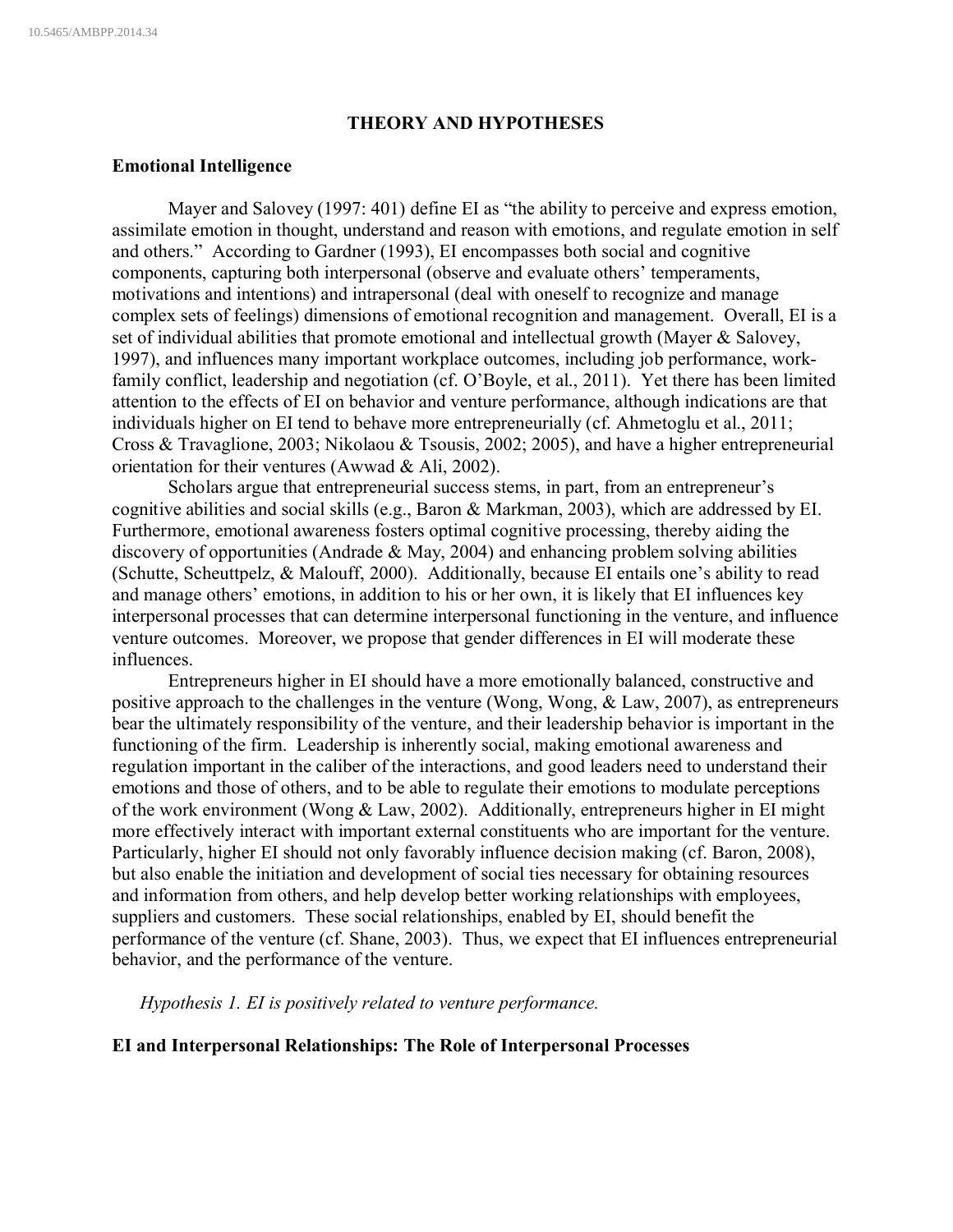Entrepreneurs, in addition to a myriad of intrapersonal skills necessary for self-awareness and insight, must have interpersonal skills to develop relationships and social capital to sustain the venture. Specifically, the interpersonal component of EI surrounds an individual's ability to recognize and assess others' emotions while also using those emotions to facilitate outcomes. Many recognize the importance of EI in interpersonal tasks (e.g., O'Boyle, et al., 2010; Zeidener, Matthews, & Roberts, 2009). Scholars suggest that the juxtaposition of emotional and social intelligence, as captured in EI, leads to and fosters interpersonal interactions (Baron & Markman, 2000; Goleman, 1995; Saarni, 1999). Indeed, Kunnanatt (2004) insisted that EI is a tool that individuals leverage to increase interpersonal effectiveness, guiding them towards interpersonal success in social interactions.

Research supports this supposition, finding that EI is strongly related to many interpersonal competencies, including decision-making, conflict management and negotiations, that are reliant on effective interpersonal interactions. Actors who have a greater awareness of their own and others' emotions tend to effectively communicate and engage in conflict resolution, enhancing team performance (Druskat & Wolff, 2001; Jordan & Troth, 2004). Indeed, team members capable of this self- and other-awareness during interaction make better decisions and resolve conflicts (Yang & Mossolder, 2004). Additional research finds that EI fosters effective negotiation because EI influences information acquisition and manipulation of others' emotions (Fulmer & Barry, 2004). Negotiators with higher EI are more likely to operate strategically and influence others' emotions by using emotional management tactics.

Although research has focused on how EI impacts interpersonal processes in teams and organizations, little focus has been given to how EI influences interpersonal processes in the entrepreneurial context. Yet entrepreneurial activity is embedded in a web of interpersonal, social activities wherein new venture creation involves a "tapestry of human interaction, cooperation and coordination" (Forbes, Borchert, Zellmer-Bruhn, & Sapienza, 2006: 225). Therefore, individuals and their interactions play a vital role in the entrepreneurial process. Supporting the social, interpersonal view of entrepreneurship, scholars note that the complex interactions between intrapersonal and interpersonal (social) resources are vital for entrepreneurial sustainability (Sarasvathy, 2001, 2006), including acquiring needed resources and knowledge (Hitt, Ireland, Sirmon, & Trahms, 2011). In a recent meta-analytic investigation of the link between entrepreneurial personal networks and firm performance, Stam, Arzlanian and Elfring (2013) reiterate that entrepreneurial activity stems from complex interpersonal network relationships, enabling entrepreneurs to obtain critical resources, to identify opportunities, and to obtain needed legitimacy. Others have found that entrepreneurial team functioning and performance are directly influenced by interpersonal processes (Watson, Ponthieu, & Critelli, 1995; Watson, Stewart, & BarNir, 2003). Overall, research recognizes how one's social skills, combined with an interpersonal social network, influence outcomes for the new venture (Baron & Tang, 2009).

EI has also been linked to job performance and satisfaction, but little work has examined the link between EI and specific interpersonal activities, which, in turn, have performance implications. Scholars note that EI may be particularly important in businesses where interaction is necessary on a regular basis (O'Boyle, et al., 2010), as interpersonal processes influence small business performance (Bird, 1989; Goslin & Barge, 1986; Kamm & Nurick, 1993). For instance, Marques (2008) found that interpersonal issues account for over three quarters of employee problems. In establishing an effective interpersonal relationship, an entrepreneur has basically two overall perspectives: assessing himself or herself within the social context, and assessing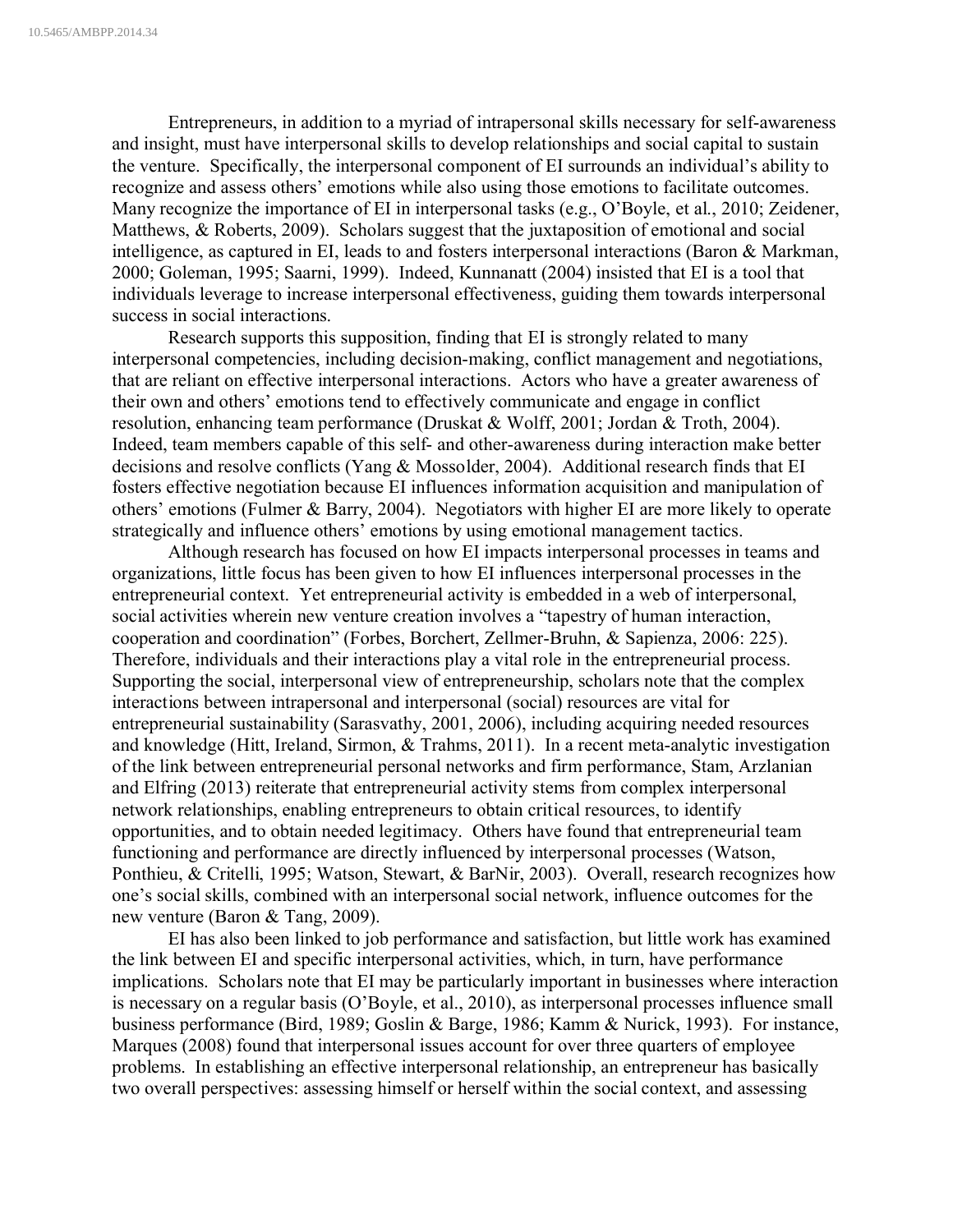others in that context. The task is then to use these views to optimize work relationships, the essence of effective interpersonal processes.

In addition to the direct influence of EI on performance, we argue that EI also likely impacts venture performance via the influence upon interpersonal processes in the venture, as entrepreneurship is an inherently social process. With its focus on appraisal of one's own and others' emotions, and regulating and using emotion, we argue that EI should influence the interpersonal functioning in the venture, which is captured by interpersonal processes. Those higher in EI will report higher levels of interpersonal process effectiveness, which affects perceptions of venture performance (Watson, et al., 2003). Therefore, we expect that, because EI impacts interpersonal processes, which, in turn, will impact firm performance, interpersonal processes will mediate the relationship between EI and venture performance.

*Hypothesis 2. Interpersonal processes mediate the relationship between EI and venture performance.*

### **Moderating Role of Gender**

Researchers generally agree that women and men differ in how they experience and express emotion, although more differences are found concerning expression (Geer & Shields, 1996; LaFrance & Banaji, 1992) and regulation (Brody & Hall, 1997). Women have consistently higher EI scores than men (e.g. Brackett, Mayer, & Warner, 2004; Extremera, Fernández-Berrocal, & Salovey, 2006; Kafetsios, 2004; Palmer, Gignac, Manocha, & Stough, 2005; Mandell and Pherwani, 2003; Myatt, 2007; Salguero, Extremera, & Fernandez-Berrocal, 2012). McIntyre (2010) discovered that the intrapersonal dimensions of EI were higher for men, and that women were higher on the interpersonal dimensions, supporting research that women are more empathetic and express more emotions, whereas men are more intrapersonal, and control emotions. Tsaousis and Kazi (2013), while investigating the equivalence of the measurement structure of EI across gender and age groups, found that females demonstrate higher scores on caring and empathy, but were lower on emotion regulation. This extends prior findings that show women consistently demonstrate and report higher EI than men on the subscales of EI (Brackett, et al., 2006). As notable EI gender differences exist, we expect that gender will affect the relationships between EI and interpersonal processes and performance, as women are more likely to foster more social empathy and use emotional skills, but men are more likely to be self-aware and regulate accordingly. Consequently, we argue that gender will moderate the relationships between EI, interpersonal processes and venture performance.

## *Hypothesis 3. Gender moderates the direct relationship between EI and performance, such that the relationship between EI and performance is stronger for women than for men.*

*Hypothesis 4. Gender moderates the relationship between EI and interpersonal processes, such that the relationship between EI and interpersonal processes is stronger for women than for men.*

*Hypothesis 5. Gender moderates the relationship between interpersonal processes and performance, such that the relationship between EI and interpersonal processes is stronger for women than for men.*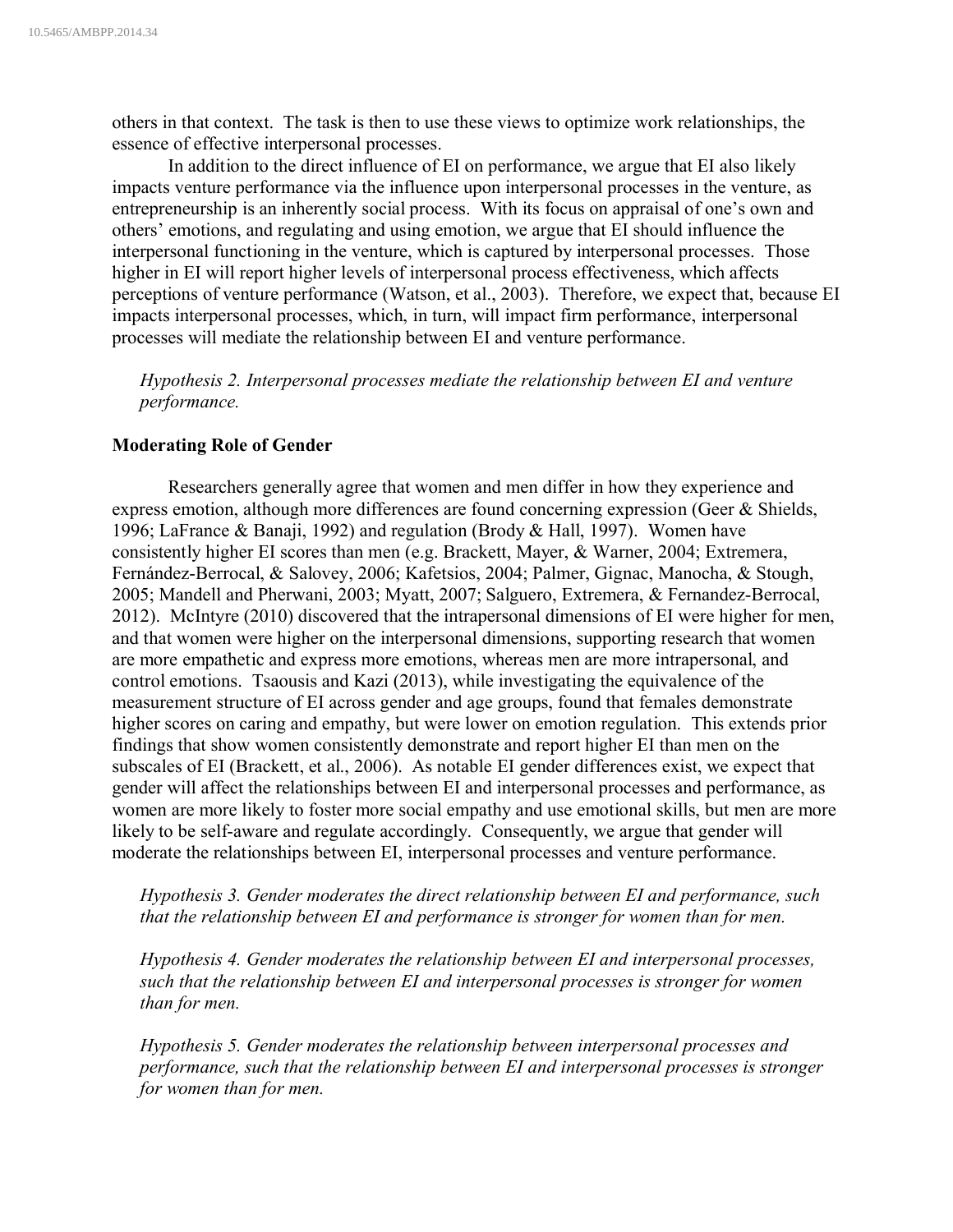### **METHOD**

#### **Sample and Procedure**

We collected data over a one-year period via a snowball sampling technique (Heckathorn, 2011), utilizing undergraduate students enrolled in entrepreneurship and organizational behavior courses at a large university in the southwestern United States. We informed this diverse group of students about the research objectives, and instructed them to particularly target owners actively involved in the day-to-day operations of their businesses. Through student involvement, we were able to collect data representing a broader sample of entrepreneurs, exhibiting greater diversity than would have been possible otherwise. Due to the sampling technique, it is not possible to calculate a precise response rate, but 85% of the students completed the assignment as instructed, yielding a total of 943 usable surveys. We screened out responses to focus on entrepreneurs actively involved in the day-to-day operations of their firms, all of which had fewer than 500 employees, resulting in 595 complete observations for analysis. Additionally, to ensure that common method variance did not serve as a limitation to our analyses, we conducted a Harman one-factor test, which indicated that method variance was not present in the data.

### **Measures**

*Emotional Intelligence (EI)*. We used the EI scale developed by Wong and Law (2002), which is composed of 16 items on a seven-point Likert scale addressing four individual components of EI: appraising one's own emotions, appraising the emotions of others, using one's own emotions, and regulating one's own emotions. We created a unitary measure for trait emotional intelligence (e.g., Ahmetoglu, et al., 2011; Zampetakis, et al., 2009) by summing the items (alpha  $= 0.88$ ).

*Interpersonal Processes.* The interpersonal processes measure comprises 15 items developed by Watson, Ponthieu and Critelli (1995) that address interpersonal processes deemed critical for successful work environments, such as efficient problem-solving, continual improvements, focusing on common business goals, and showing enthusiasm for employee performance (Watson, et al., 2003). Using a seven-point Likert scale, respondents first rated their work on these 15 characteristics, and then rated their co-workers with whom they frequently interact on the same items. We created a unitary measure from the 30 items (alpha = 0.95).

*Performance*. Performance is a multi-dimensional construct (Cameron, 1978), so we asked respondents to evaluate their firm's performance relative to their key competitors over the past two years on a seven-point scale in seven areas of performance: sales growth, cash flows, market share growth, return on sales, return on investments, return on assets and profit growth. We then summed the scores (alpha  $= 0.90$ ).

*Controls.* To account for characteristics that may reveal insights related to heterogeneity across entrepreneurs in the moderated mediation analyses, we control for several characteristics in our analyses at the individual (education, owner relatedness, experience and race), firm (age and number of full-time employees, planning) and industry (changes in industry profit) levels.

### **RESULTS**